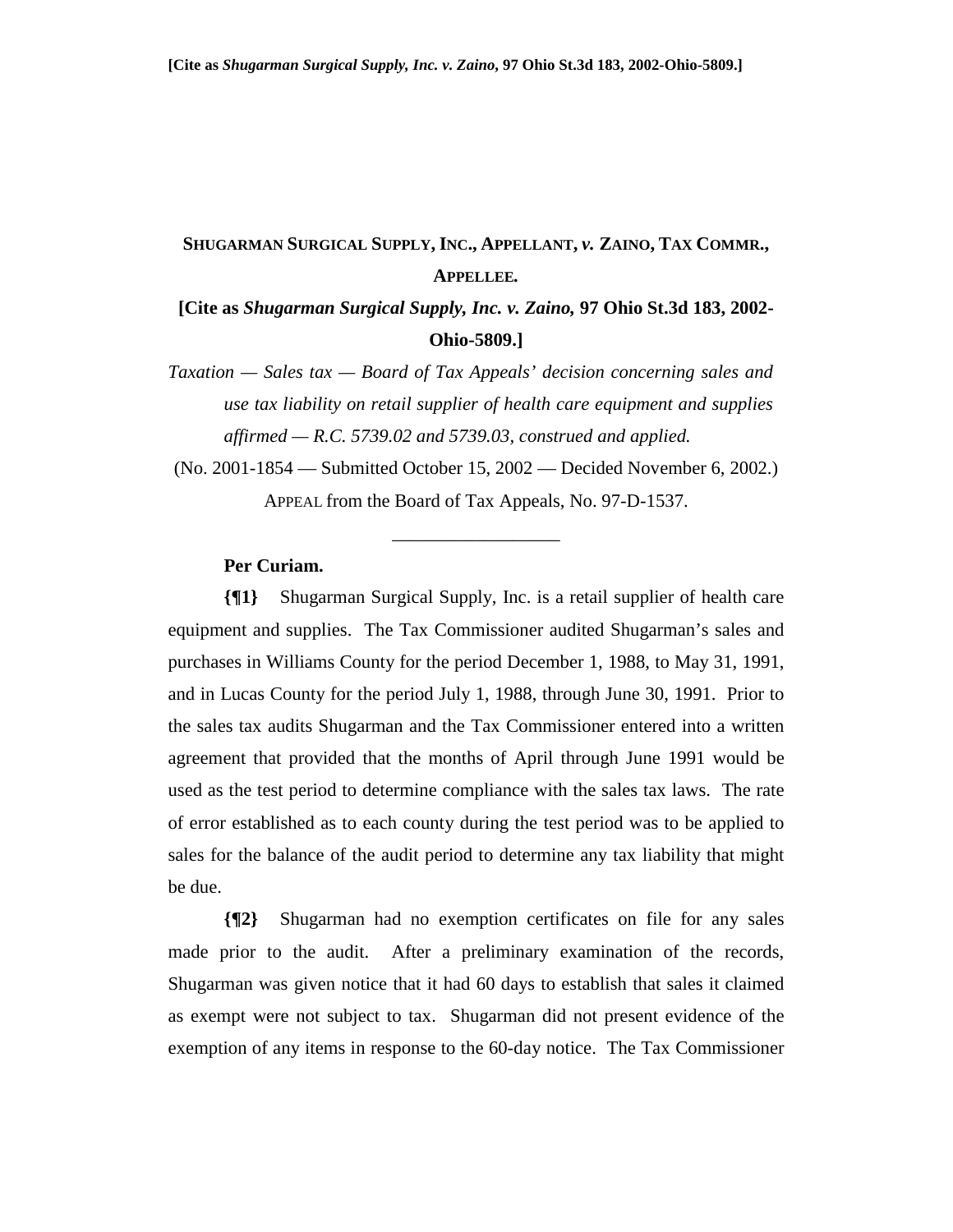issued his sales and use tax assessment, and Shugarman filed a petition for reassessment.

**{¶3}** After it filed its petition for reassessment, the Tax Commissioner notified Shugarman that it had another 90 days to obtain additional evidence that the contested transactions were subject to a statutory claim of exception or exemption. Shugarman filed one letter from a customer claiming exemption, which was allowed.

**{¶4}** Following a hearing, the Tax Commissioner issued his final determination, which allowed some, but not all, of Shugarman's objections, whereupon, Shugarman filed an appeal with the Board of Tax Appeals ("BTA").

**{¶5}** At the hearing before the BTA, Shugarman's only witness was a former employee who was in charge of Shugarman's operations during the audit period. The witness described the various equipment and supplies for which Shugarman was seeking exemption. The BTA held some of the items to be exempt, but otherwise affirmed the commissioner's final determination, finding that Shugarman had failed to meet its burden of proof to show error in the assessment.

**{¶6}** This cause is now before the court upon an appeal as of right.

**{¶7}** In its first proposition of law, Shugarman claims exemption from sales tax for its sales of the following items: apnea monitors, lift chairs, patient lifts, raised toilets, bedpans and commodes, chuk pads, tub benches and rails, breast pumps, suction machines and supplies, and transcutaneous electrical nerve stimulators ("TENS"). Shugarman contends that uses of these items are restricted to uses exempted by R.C. 5739.02(B)(19) and, therefore, that it does not need exemption certificates or evidence from customers explaining their use of the items purchased. We disagree.

**{¶8}** During the audit period, R.C. 5739.02(B)(19) provided exemption for "[s]ales of artificial limbs or portion thereof, breast prostheses, and other

2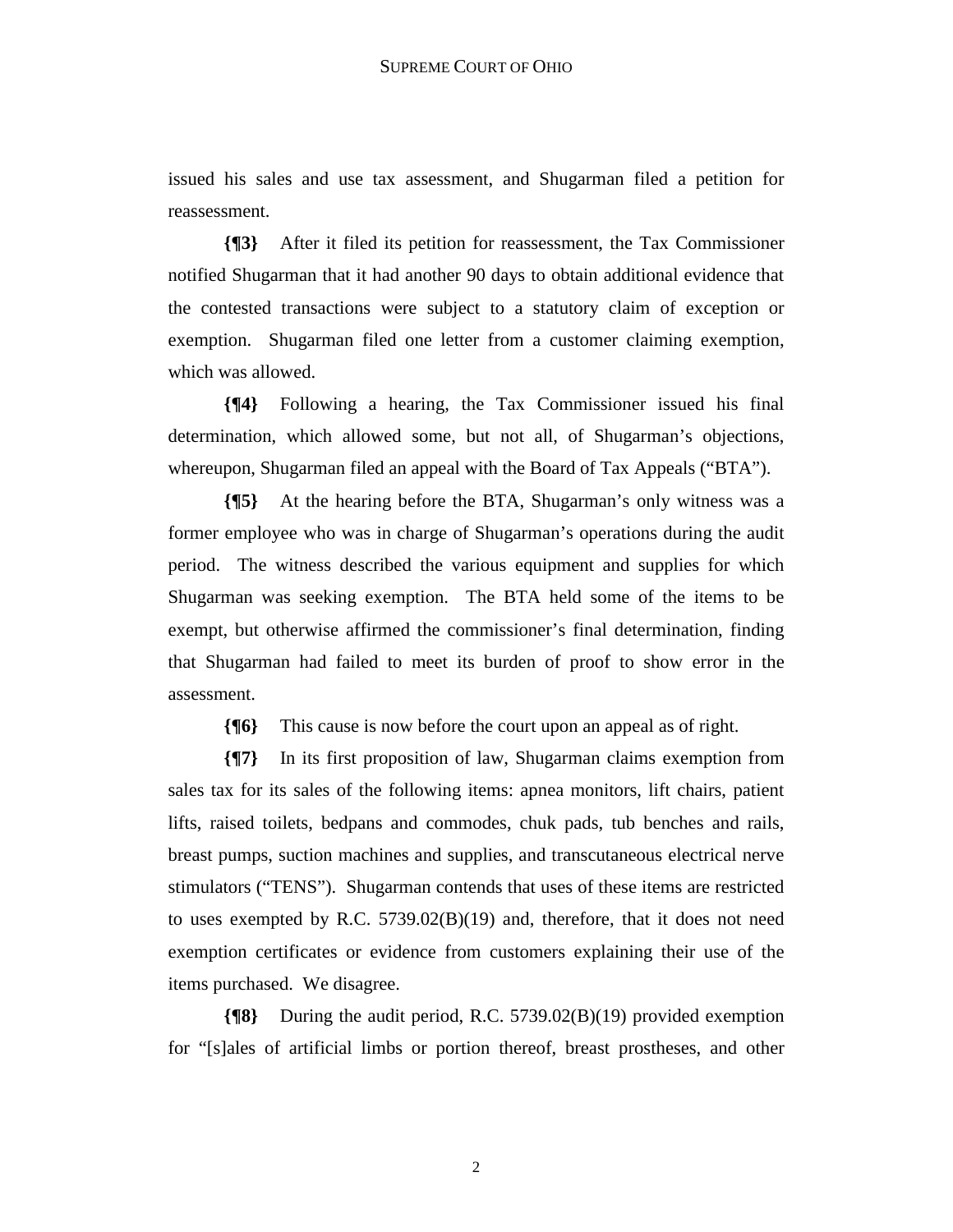prosthetic devices for humans; braces or other devices for supporting weakened or nonfunctioning parts of the human body; wheelchairs; devices used to lift wheelchairs into motor vehicles and parts and accessories to such devices; crutches or other devices to aid human perambulation; and items of tangible personal property used to supplement impaired functions of the human body such as respiration, hearing, or elimination." 1988 Am.Sub.S.B. No. 386, 142 Ohio Laws, Part I, 1501.

**{¶9}** In considering a claim for exemption from the retail sales tax, we start with the presumption set forth in R.C. 5739.02 that "all sales made in this state are subject to the tax until the contrary is established." In order for a sale to be exempted or excepted from taxation there must be an applicable statutory exemption or exception.

**{¶10}** R.C. 5739.03(B) provides, "If any sale is claimed to be exempt \* \* \* under section 5739.02 of the Revised Code, with the exception of divisions  $(B)(1)$  to  $(11)$  or  $(28)$  of section 5739.02 of the Revised Code, the consumer must furnish to the vendor, and the vendor must obtain from the consumer, a certificate specifying the reason that the sale is not legally subject to the tax." Shugarman did not obtain any exemption certificates from its customers for any of the items in question. However, Shugarman contends that it is relieved of the obligation to obtain either certificates of exemption or letters of usage by R.C. 5739.03(B), which provides that "[c]ertificates need not be obtained nor furnished \* \* \* where the item of tangible personal property sold  $* * *$  is never subject to the tax imposed, regardless of use \* \* \*."

**{¶11}** Shugarman claims that all of the items for which it seeks exemption fit into one or more of the following exemptions included in R.C. 5739.02(B)(19): (1) braces or other devices for supporting weakened or nonfunctioning parts of the human body, (2) crutches or other devices to aid human perambulation, or (3) items of tangible personal property used to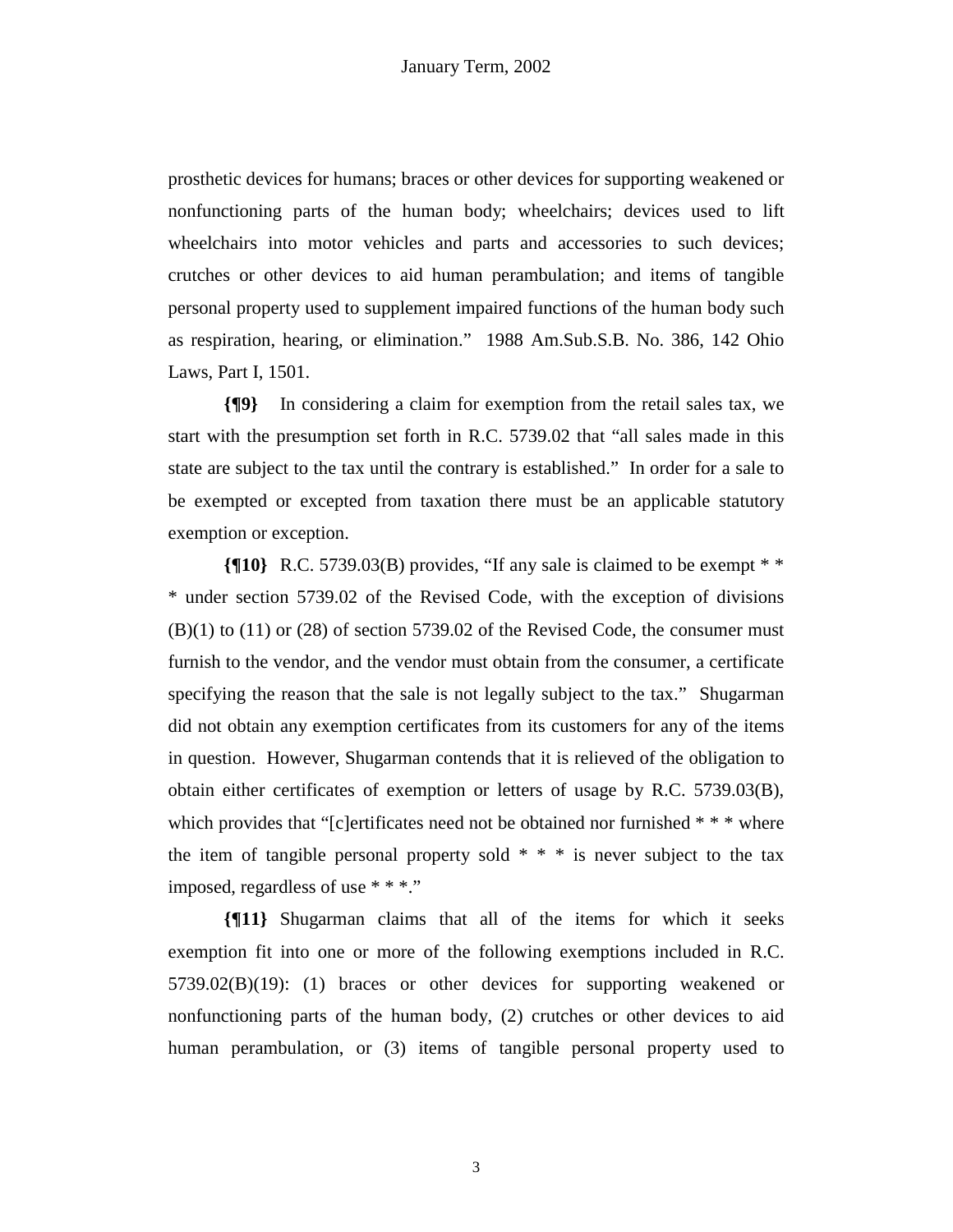supplement impaired functions of the human body such as respiration, hearing, or elimination.

**{¶12}** R.C. 5739.03(B) may be applicable to some items specifically described in R.C. 5739.02(B)(19), but it is not applicable to all. For instance, R.C. 5739.02(B)(19) exempts sales of wheelchairs, regardless of use. However, none of the items for which Shugarman claims exemption is listed in R.C. 5739.02(B)(19) as being exempt regardless of use.

**{¶13}** When considering exemptions, we are mindful that "[s]tatutes relating to exemption or exception from taxation are to be strictly construed, and one claiming such exemption or exception must affirmatively establish his right thereto." *Natl. Tube Co. v. Glander* (1952), 157 Ohio St. 407, 47 O.O. 313, 105 N.E.2d 648, paragraph two of the syllabus.

**{¶14}** The vendor in *Maxxim Med., Inc. v. Tracy* (1999), 87 Ohio St.3d 337, 340, 720 N.E.2d 911, like Shugarman in this case, claimed exemption under R.C. 5739.02(B)(19) for its sales of TENS units. And, as Shugarman has done in this case, Maxxim contended that it was not required to obtain exemption certificates because R.C. 5739.03(B) provides that certificates of exemption need not be obtained where the property sold is never subject to tax, "regardless of use." We rejected Maxxim's claim, stating that "[t]he mere fact that a device 'can' be used for an exempt purpose, such as aiding human perambulation or to supplement impaired functions of the human body such as respiration, hearing, or elimination, does not mean that its sale is always exempted or excepted from taxation regardless of its use." The evidence in *Maxxim* showed that TENS units had a multitude of uses, not all of which were exempt. Therefore, "Maxxim had to provide either certificates of exemption or acceptable letters of usage to account for its failure to collect the tax." That same burden of proof is applicable to the items for which Shugarman now seeks exemption.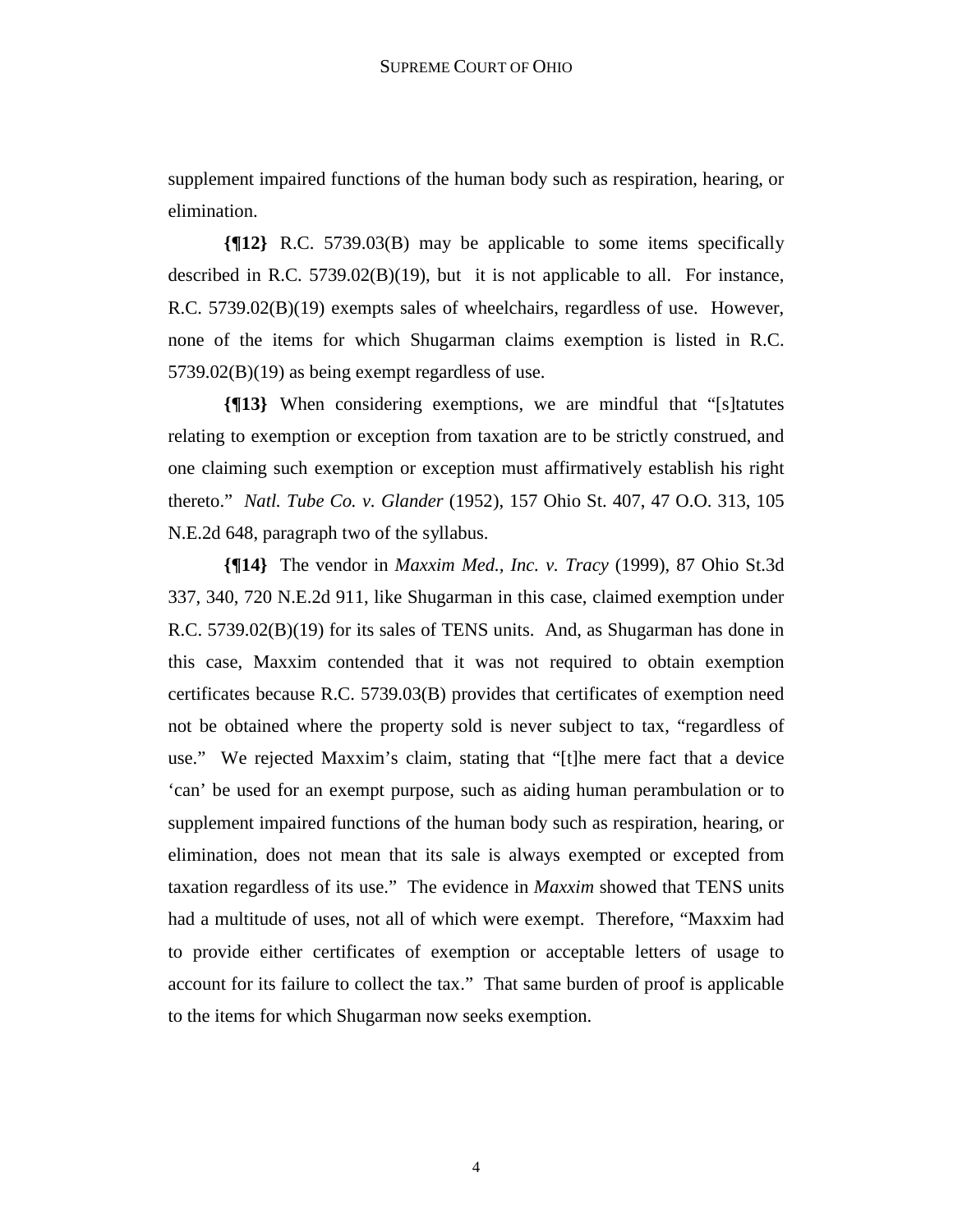**{¶15}** Since the items which Shugarman seeks to exempt are not exempted by statute regardless of use, Shugarman had to obtain certificates of exemption or provide some evidence of exempt usage.

**{¶16}** However, since Shugarman provided neither timely exemption certificates nor additional evidence to the commissioner within the grace periods provided by R.C. 5739.03, it was barred from seeking to prove exempt use under R.C. 5739.02(B)(19). *Rex Pipe & Supply Co. v. Limbach* (1994), 69 Ohio St.3d 478, 633 N.E.2d 1120, and *Frankelite Co. v*. *Lindley* (1986), 28 Ohio St.3d 29, 34, 28 OBR 90, 502 N.E.2d 213.

**{¶17}** Thus, Shugarman did not meet its burden of proving that the sales in question were exempt.

**{¶18}** Shugarman also contends that it should not be taxed for sales of apnea monitors because it did not actually sell the monitors but simply received fees for facilitating sales by hospitals. Shugarman did not raise that issue either in its petition for reassessment or in its notice of appeal to the BTA. Therefore, we lack jurisdiction to consider the issue. *CNG Dev. Co. v. Limbach* (1992), 63 Ohio St.3d 28, 584 N.E.2d 1180.

**{¶19}** Shugarman's next proposition of law has two parts. In the first part Shugarman contends that the error rate calculated by the commissioner was not accurate because the sample period was after Shugarman discontinued its Columbus and van-modification divisions. However, the sample period used to calculate the error rate was set forth in a written agreement signed by Shugarman and the commissioner. It states, "It is agreed that a representative test period for sales during the audit period would be the months of April 1991, May 1991 and June 1991. These months will be used to determine compliance with the Ohio sales and use tax laws." Shugarman may not like the results obtained by using the months agreed to with the commissioner, but that does not invalidate the agreement. When Shugarman signed the test check agreement it waived any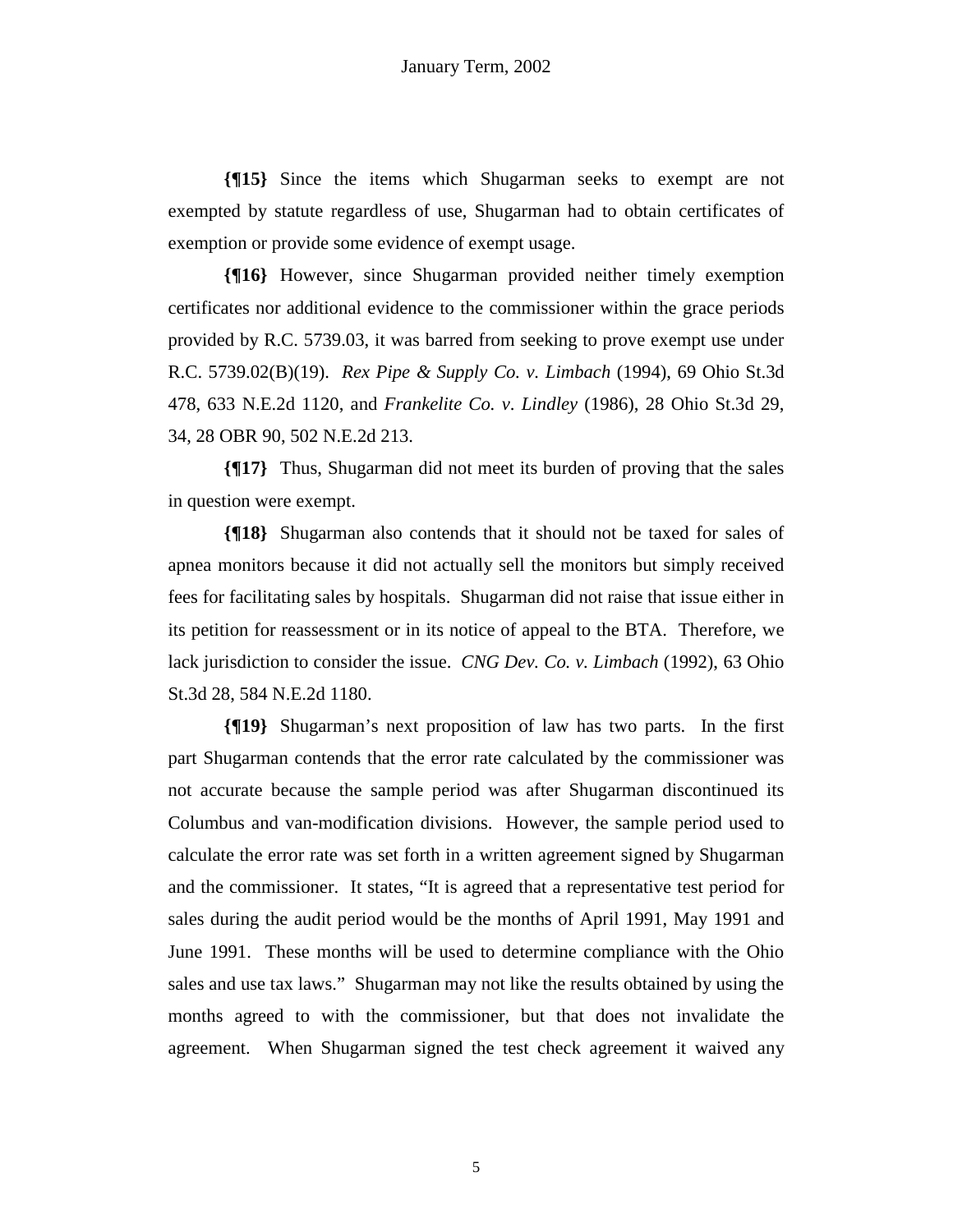objection covering the test-check period. *Akron Home Med. Services, Inc. v. Lindley* (1986), 25 Ohio St.3d 107, 111, 25 OBR 155, 495 N.E.2d 417.

**{¶20}** In the second part of this proposition of law, Shugarman contends that the gross sales used by the commissioner to calculate the amount of sales tax erroneously included sales amounts for the Columbus and van divisions. The burden was on Shugarman to show that in fact the gross sales figures used by the commissioner in calculating the tax erroneously included the amounts claimed. However, Shugarman failed to produce any evidence to show that the figures used by the commissioner erroneously included these amounts. Shugarman did not meet its burden of proof.

**{¶21}** Finally, Shugarman contends that certain items upon which it was assessed a use tax were purchased for resale and were in fact resold to a customer. Here, again, the facts as found by the BTA do not support Shugarman's contention. In its decision the BTA stated, "How, when and under what circumstances and conditions these items were in fact disposed of, if at all, is not clear in the record. It seems certain, however, that these items were not sold or otherwise transferred in the same form in which they had been acquired by the purchaser, Shugarman Surgical Supply, Inc." This court is not a " 'super' board of tax appeals." *Hercules Galion Products, Inc. v. Bowers* (1960), 171 Ohio St. 176, 12 O.O.2d 292, 168 N.E.2d 404. We will not reweigh the evidence. We find no merit in Shugarman's contention.

**{¶22}** The decision of the BTA is reasonable and lawful and it is affirmed.

Decision affirmed.

 MOYER, C.J., DOUGLAS, RESNICK, F.E. SWEENEY, COOK and LUNDBERG STRATTON, JJ., concur.

\_\_\_\_\_\_\_\_\_\_\_\_\_\_\_\_\_\_

PFEIFER, J., dissents.